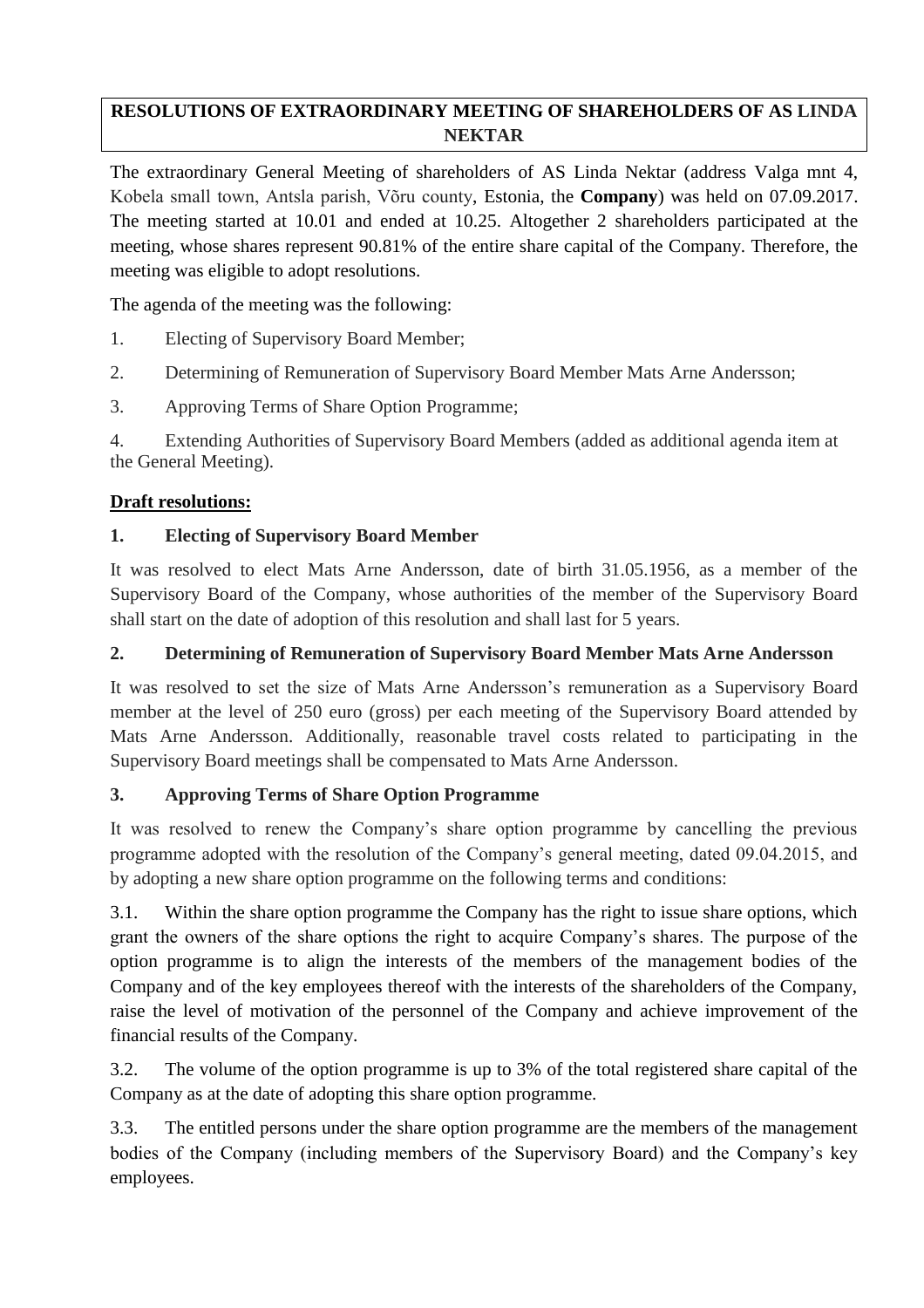3.4. The exact members of the Company's management bodies and key employees eligible to participate in the option programme, and the number of share options to be issued to such persons, shall be determined by the resolution of the Company's Supervisory Board.

3.5. The term of the option programme is 5 years, to which the term of execution of options shall be added.

3.6. The exercise price of the option shall be determined by the Supervisory Board of the Company. The Supervisory Board is entitled to determine the exercise price of the share option to be lower than the last closing price of the Company's share at the Nasdaq Tallinn First North alternative market (as of the date of the respective Supervisory Board resolution), including the right of the Supervisory Board to determine the nominal value of the Company's share as the exercise price of the share option. The exercise price of the share option may be adjusted if it is objectively justified due to corporate changes in the Company. The exact terms and conditions of adjustment shall be set forth in option agreements executed with persons entitled to participate in the option programme.

3.7. The term of the options shall be 3 years from the time of being granted.

3.8. The share options shall be granted to the eligible persons personally, with no right to transfer, pledge or otherwise encumber the options. The share options are inheritable.

3.9. The share options cannot be realized in money. The option holder shall not have a right to claim any compensation if the options are cancelled or become non-executable for any other reason.

3.10. Execution of the option programme shall be carried out by way of increasing the Company's share capital and issuing of new shares. The said increase of the Company's share capital shall be resolved by the Company's general meeting of shareholders or by the Supervisory Board, if so authorised by the general meeting.

3.11. The Company has the right to decline the execution of the share options and the issuance of the shares to the option holder, fully or partially, if (i) the general meeting of shareholders or the Supervisory Board of the Company does not adopt the resolution on the increase of the Company's share capital and issuance of the new shares; (ii) the option holder's employment relationship or the relationship of the member of a management body has terminated at the initiative of the option holder or due to the extraordinary termination of such relationship by the Company for reasons related to the option holder (e.g. breach of obligations, misconduct, etc.), whereas the Supervisory Board may decide to make exceptions from the said provision; (iii) the Company's financial results have worsened significantly compared to previous periods; (iv) the option holder does not fulfil the performance criteria serving as condition precedent to the execution of the share options under the share option agreement; (v) the information which served as basis for the granting of options turns out to be incorrect or imprecise.

3.12. To exclude in connection with the share options issued within the share option programme the pre-emptive right of the Company's shareholders to subscribe for the new shares that are being issued for the purposes of performing the terms and conditions of the option programme.

3.13. Option agreements reflecting the terms and conditions referred to above shall be executed with each person eligible to participate in the option programme, whereas the additional terms and conditions not referred to above shall be determined by the Supervisory Board of the Company.